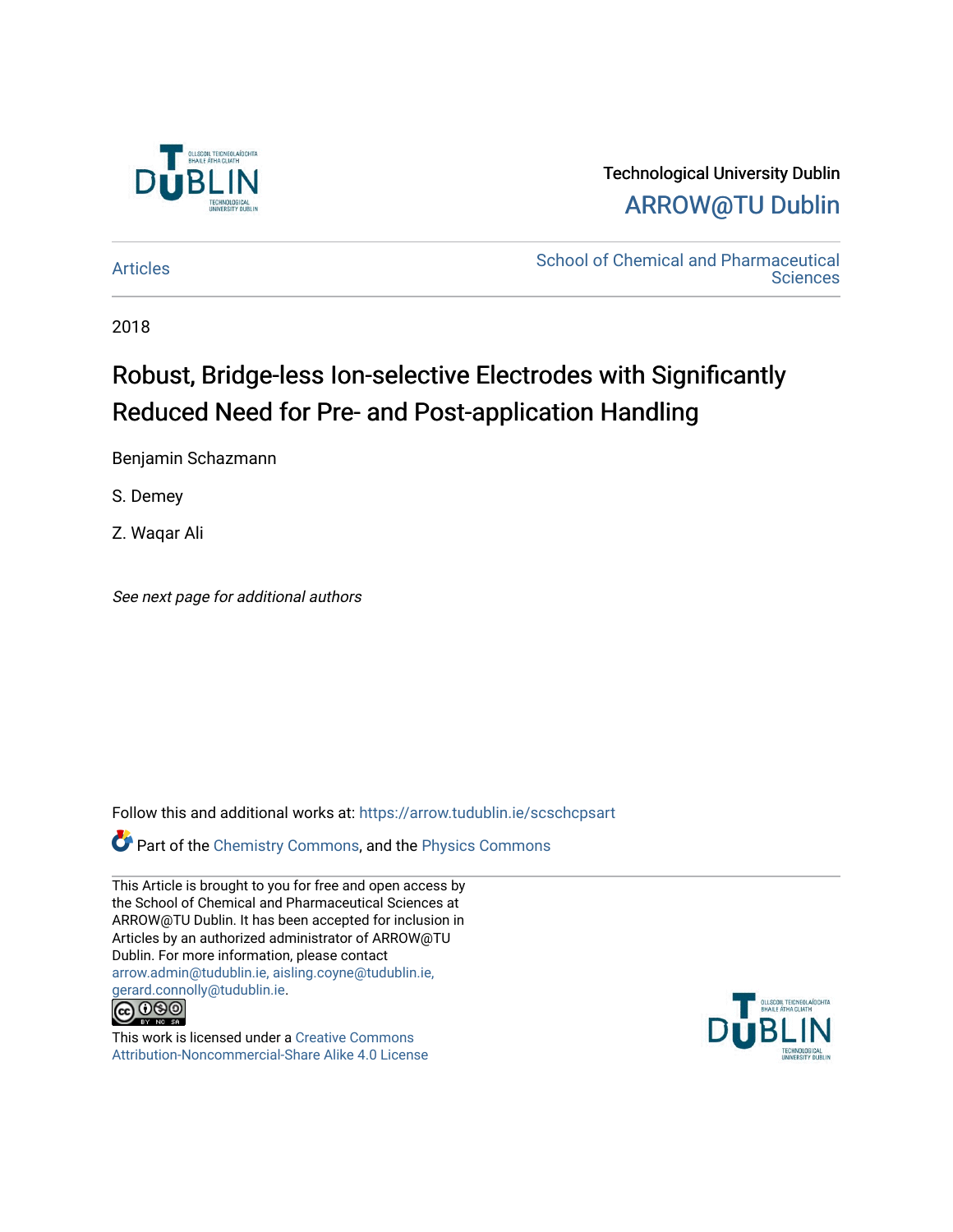### Authors

Benjamin Schazmann, S. Demey, Z. Waqar Ali, M-S Plissart, E. Brennan, and A. Radu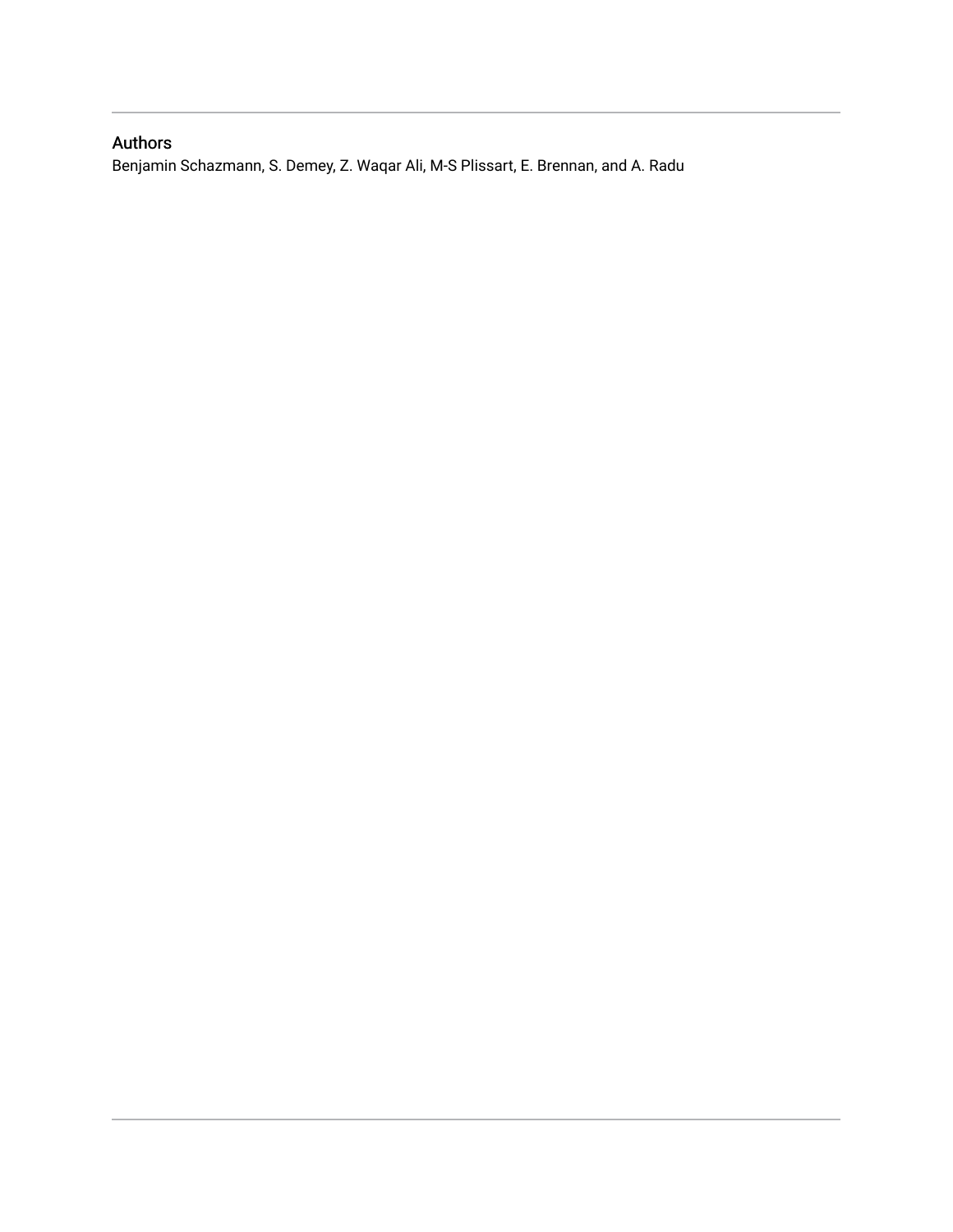DOI: 10.1002/elan.201700716

# Robust, Bridge-less Ion-selective Electrodes with Significantly Reduced Need for Pre- and Post-application Handling

B. Schazmann,\*<sup>[a]</sup> S. Demey,<sup>[a]</sup> Z. Waqar Ali,<sup>[a]</sup> M-S. Plissart,<sup>[a]</sup> E. Brennan,<sup>[a]</sup> and A. Radu<sup>\*[\[b\]](http://orcid.org/0000-0002-5141-1884)</sup>

Abstract: We are demonstrating robust, single-layer ionselective electrode (ISE) utilizing simple Ag/AgCl electrode as solid support without the need for intermediate polymer layer. We have created and chemically linked a family of imidazolium ionic liquids (ILs) with poly (vinyl chloride) (PVC) using click chemistry, resulting in hybrid materials with tunable characteristics. The resultant material inherently contains chloride ion thus offering the ability to stabilize interfacial potential. This allowed us to construct very simple, single-layer membranes with significantly reduced need for conditioning as an added bonus compared to traditional sensors. Chemical immobilization of ISE membrane components also led to extended lifetime as the potential for material loss is reduced and detection limits are lowered. In our characterization we focused on perchlorate as a model ion. It's levels of around  $10^{-7}$  M could be repeatedly quantified over a 100 day period despite constant exposure of ISEs to aqueous solution over this time. Most importantly, the electrodes exhibited stable and reproducible signal with significantly simplified pre- and post-operation handling protocols. This offers potential for in situ applications as well as to advanced fabrication techniques and miniaturization. Simplicity of construction and operation, and low cost of the solid substrate allows for disposable ISE formats.

Keywords: Ion-selective electrode · Sensors · Ionic Liquids

#### 1 Introduction

The need for developing sensors that can offer measurements much more extensively and frequent than currently possible [1] is placing significantly more importance on solving the issue of simplicity of sensors and sensor handling. This becomes much more important when considering the true cost of the sensor which also includes the time needed for training of technical personnel to handle sensors and sensor-personnel contact time. Complex handling protocols increase the total sensor price and it is therefore critical to develop sensors that require minimal or no pre- and post-operation handling.

Polymer membrane-based ion selective electrodes (ISEs) have many characteristics that make them excellent candidates for routine analysis and early warning systems. They are very simple for operation, have wide dynamic range spanning up to 9 orders of magnitude, do not need energy for operation except for data acquisition circuitry, are not influenced by sample turbidity, and can be miniaturized [2, 3]. Despite significant advances, problems remained in terms of signal stability, and sensor robustness and handling. Signal stability has indirectly been addressed by the work leading to miniaturization; intermediate liquid layer has been substituted by a variety of materials that stabilized interfacial potential between the membrane and solid electrode. The materials included self-assembled monolayers [4], conductive polymers [2], carbon paste [6], and/or carbon nano-tubes (CNTs) [7].

Leaching of membrane components has been identified as another major source of signal instability [8]. One of the major strategies developed to combat this problem were to covalently attach ionophore or ion exchanger to the polymer matrix [9], and/or develop plasticizer-free membranes [8, 10–12]. Another approach was to develop carefully designed experimental protocols for handling the sensors including pre- and post-application [13]. Interesting approaches to demonstrate calibration-free and/or condition-free electrodes, hence requiring significantly simplified handling protocols, were described by Bakker [14] and Rich [15] respectively. Mendecki et al have developed an interesting new material based on polymerized ionic liquid that contains iodide ion as the counterion to triazole moiety as the cationic part of the IL [16]. This allowed them to demonstrate single component iodide-selective electrodes that do not require conditioning.

Supporting information for this article is available on the WWW under<https://doi.org/10.1002/elan.201700716>

<sup>[</sup>a] B. Schazmann, S. Demey, Z. W. Ali, M.-S. Plissart, E. Brennan School of Chemical and Pharmaceutical Sciences, Dublin Institute of Technology, Kevin Street, Dublin 8, Ireland E-mail: Benjamin.Schazmann@dit.ie

<sup>[</sup>b] A. Radu

Lennard-Jones Laboratories, Birchall Centre, Keele University, Keele, Staffordshire ST5 5BG, United Kingdom E-mail: a.radu@keele.ac.uk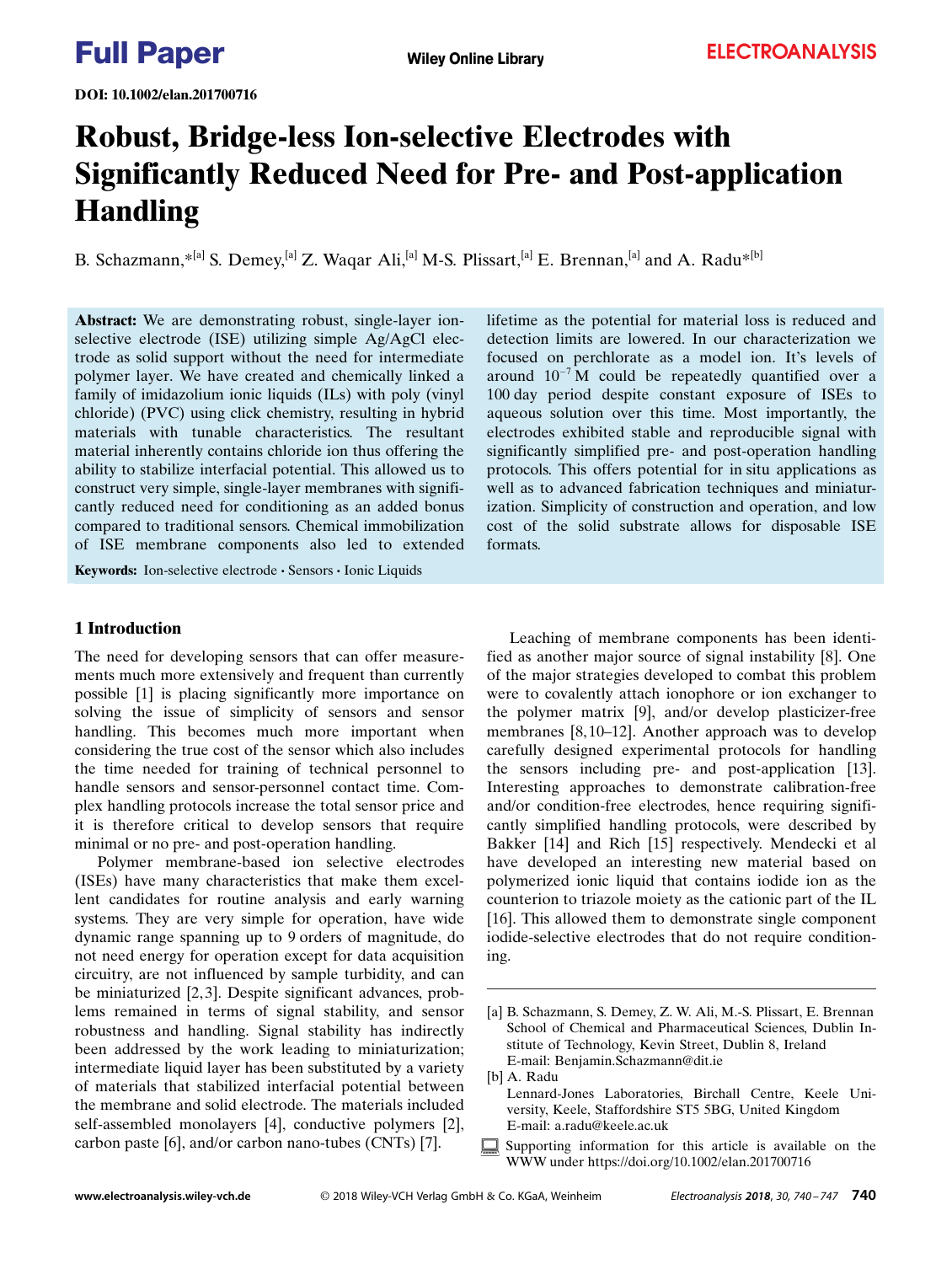Here, we describe a strategy to develop ISEs that require a very simple conditioning protocol and offer excellent signal stability and robustness. We base our work around the development of a family of new imidazolium based Ionic Liquid (IL)-polymer hybrid materials. ILs are chosen due to their versatility and tunable physico-chemical properties [17–19]. In other words, the ability of ILs to undergo almost unlimited structural variations [20], opens up exciting new pathways for their utilization in sensing. For example, modification of ILs can lead to tuning for example of the membrane's polarity, thus dictating it's selectivity [21]. A very interesting concept of development of stable reference electrodes utilizing ILs as salt bridges has been reported in a number of groups. For example, Snook et al demonstrate that dissolution of a low amount of silver trifuoromethanesulfonate (AgTf) in 1-butyl-1-methyl-pyrrolidinium bis(trifuoromethanesulfonyl)imide  $(P_{14}TFSI)$  can result in an  $Ag/Ag^+$  reference electrode [22], while Kakiuchi et al. create stable Ag/AgCl electrode by dissolution of small amount of AgCl salt in 1-methyl-3-octylimidazolium bis(trifluoromethylsulfonyl)imide  $([C(8)min+]$  $[C(1)C(1)N-]$  [23]. We are demonstrating here that due to the presence of Cl<sup>-</sup> as anionic part our polyimmidazolium-based family of ILs, they behave as salt bridges. This renders the interface potential at the IL jAgCl/Ag phase boundary stable and therefore enabled us to demonstrate very simple ISEs where the membrane is directly deposited on the Ag/AgCl solid support. Consequently, this significantly simplifies preand post-application processing.

#### 2 Experimental

#### 2.1 Reagents, Materials, and Equipment

1-methyl imidazole, 1-butyl imidazole, propargyl chloride, high molecular weight poly (vinyl chloride) (PVC), sodium azide, ascorbic acid, copper sulphate pentahydrate, 2-nitrophenyl octyl ether (NPOE), sodium hypochlorite, methanol, dimethylformamide (DMF) and anhydrous tetrahydrofuran (THF) were supplied by Sigma Aldrich. Analytical grade sodium or potassium salts of fluoride, chloride, acetate, nitrate, bromide, iodide, perchlorate, thiocyanate and sulphate were supplied by Sigma Aldrich. Milli-Q-purified distilled water was used. All chemicals were used as supplied without further purification.

IR spectra were taken using an FT-IR (ATR module) spectrometer (Perkin Elmer Spectrum 65). Thermogravimetric analysis (TGA) was conducted using a Shimadzu DTG-60 instrument. NMR spectra were obtained using a Bruker 400 MHz (Ultrashield). Elemental analysis was carried out using a Thermo Scientific CHNS/O analyser (Flash 2000). Mass Spectrometry (MS) was performed using  $20\%$  acetonitrile in water  $(\% \t v/v)$  containing 15 mM sodium formate and 5 mM formic acid, as sample solvent. An Agilent 6410 Triple Quad MS instrument was

used. ISE measurements were carried out using a doublejunction Ag/AgCl/3 M KCl/1 M LiOAc as a reference electrode (Thermo Scientific Orion 900200 Sure-Flow D/ J). The polymer membrane ISEs were fabricated as indicated below. Electrochemical measurements were performed at ambient temperature using a Lawson Labs EMF-16 potentiometer. Voltammetry was performed on a CH Instruments, Inc. potentiostat model CHI 600 A.

#### 2.2 Membrane Preparation and Polymer ISE Fabrication

ISE membrane cocktails were prepared using two types of PVC-IL hybrid material synthesized as described below (PVC-1 and PVC-2 as in Scheme 1). Membranes contained 33%wt of either of the hybrid material mixed with 66%wt of NPOE. The mixtures were dissolved in 1 ml of THF. For Coated Wire Electrode (CWE) fabrication, 3 cm lengths of silver wire (1 mm diameter) were used. Nail varnish was used as a dielectric to seal the silver wire leaving 5 mm of bare silver at the lower and upper ends. The latter was used for connection to the potentiometer wires using crocodile clips. The distal 5 mm of clean Ag wire was immersed in 5% w/v sodium hypochlorite for 10 minutes followed by rinsing in de-ionised water. It was then repeatedly dip coated with required membrane cocktail to build up a bead completely covering the AgCl layer. THF was allowed to evaporate between coats.



Scheme 1. Reaction of alkylimidazole with propargyl chloride.1,  $R=CH_3$  and 2,  $R=(CH_2)_3CH_3$ . This was followed by cycloaddition to azidated PVC to form PVC-1,  $R=CH_3$  and PVC-2,  $R = (CH<sub>2</sub>)<sub>3</sub>CH<sub>3</sub>$ .

Blank planar SC-ISEs were based on polyethylene terephthalate (PET) screen printed with carbon tracks and a dielectric as described elsewhere [24]. The electrochemical deposition of Ag and AgCl layers onto the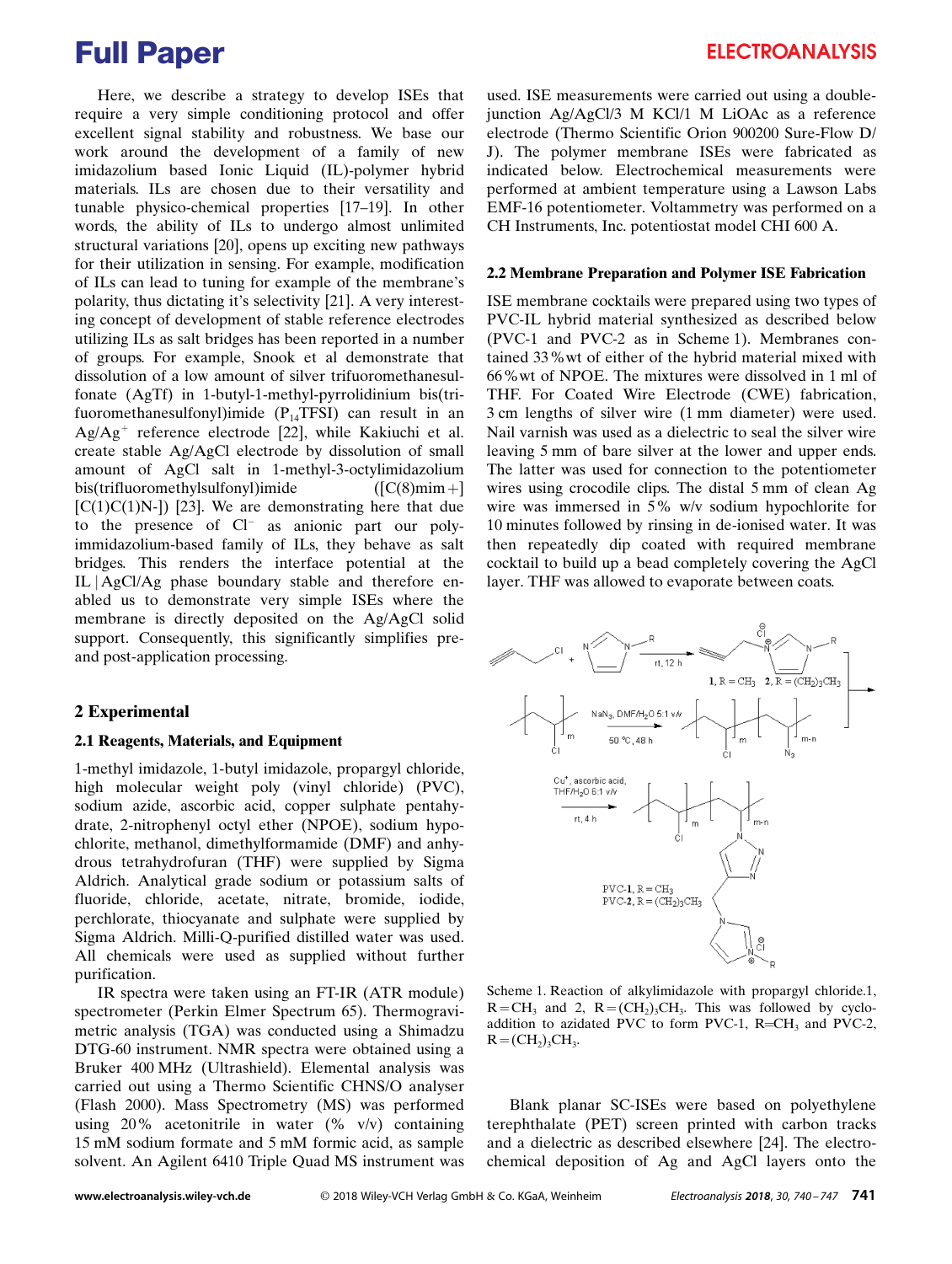carbon electrode contacts was performed in house (supplemental data). A  $300 \mu m$  thick polypropylene sealing Layer was glued on top of the SC-ISE platforms using epoxy resin, leaving a 3 mm wide circular well hole above each electrode contact. Sufficient track exposure was allowed at the opposite end of the electrodes, for connection to the potentiometer via crocodile clips. THF based membrane cocktails were now added in  $5 \mu$ l portions, allowing 10 minutes evaporation between additions, until the wells were deemed visually full.

#### 2.3 Synthetic Procedures

#### 2.3.1 1-Propargyl-3-Methylimidazolium Chloride (1)

A 50 ml round bottomed flask placed in an ice bath was purged with dry nitrogen for 5 minutes and then sealed. 1- Methyl imidazole (1.5 g, 0.0182 mol) was added and left to cool for 3 minutes. Propargyl chloride (1.5 g, 0.020 mol) was added slowly using a syringe. The mixture was stirred magnetically for 10 minutes at  $0^{\circ}$ C. The mixture is heated to  $70^{\circ}$ C for 10 minutes and then, following removal of the heat source, the mixture is allowed to stir at ambient temperature overnight. The mixture is placed on a rotary evaporator for 20 minutes at  $80^{\circ}$ C to remove unreacted starting material. The product was used with no further purification. 2.7 g of a dark brown viscous liquid was obtained representing a yield of 94%.  $v_{\text{max}}$  (FT-IR-ATR)/ em–13380, 3141, 3076, 2936, 2117, 1566, 1162, 748, 621.  $\delta_{\rm H}$ (400 MHz; MeOD; Me4Si) 9.13 (1H, s, NCHN), 7.73 (1H, m, N + CHCHN), 7.66 (1H, m, N + CHCHN), 5.19 (2H, s, N+CH2C), 3.97 (3H, s, NCH3), 3.33 (1H, m, CH2CCH). 13C (100 MHz,MeOD): 138.9, 125.3, 123.4, 78.9, 75.7, 40.0, 36.8 ppm. ESI MS +m/e 121.0 ([M-Cl-], calcd 121.1).

#### 2.3.2 1-Propargyl-3-Butylimidazolium Chloride (2)

An identical procedure as that for the synthesis of 1 propargyl-3-methylimidazolium chloride was used with the following proportions of starting materials: 1-butyl imidazole (2.25 g, 0.018 mol) was reacted with propargyl chloride (1.5 g, 0.02 mol). 3.4 g of a dark brown viscous liquid was obtained representing a yield of 95%.  $v_{\text{max}}$  (FT-IR-ATR)/cm-13389, 3079, 2956, 2933, 2870, 2118, 1564, 1454, 1158, 750, 618.  $\delta_H(400 \text{ MHz}; \text{CD3CN}; \text{ Me4Si})$  9.89 (1H, s, NCHN), 7.71 (1H, m, N+CHCHN), 7.65 (1H, m, N+CHCHN), 5.33 (2H, s, N+CH2C), 4.27 (2H, t, NCH2CH2), 3.22 (1H, m, CH2CCH), 1.86 (2H, m, CH2CH2CH2), 1.34 (2H, m, CH2CH2CH3), 0.94 (3H, s, NCH3). 13C (100 MHz, CD3CN): 136.2, 122.3, 121.7, 76.8, 74.7, 48.9, 38.4, 31.2, 18.6, 12.3 ppm. ESI MS +m/e 163.0 ([M-Cl-], calcd 163.1).

#### 2.3.3 Azide Functionalised PVC (PVC-azide)

PVC (5.0 g, 0.08 mol monomer), sodium azide (5.2 g, 0.08 mol) and 210 ml of a DMF/water  $(5:1 \text{ v/v})$  mixture were added to a 250 ml round bottomed flask. The flask was slowly purged with dry nitrogen for 5 minutes. The stirring mixture is heated to  $50^{\circ}$ C under nitrogen. After 5, 24, 48, 70 and 117 hours, 30 ml aliquots of reaction mixture are removed from the reaction vessel and allowed to cool to room temperature. The solid is filtered out under vacuum and 3 times alternately washed with 20 ml de-ionised water and 20 ml methanol. The resulting white solid was dried in an oven at  $60^{\circ}$ C for 2 hours resulting in 4.2 g of product. Subsequent repeat reactions were terminated after 48 hours.  $v_{\text{max}}$  (FT-IR-ATR)/cm-12966, 2909, 2108, 1426, 1253, 957, 607.

#### 2.4 Immobilising Ionic Liquids on PVC (PVC-IL)

#### 2.4.1 PVC-1

Into a 250 ml volumetric flask were added 1 (0.76 g,  $4.9 \times$  $10^{-3}$  mol), PVC-azide (0.97 g), copper sulphate pentahydrate (0.44 g,  $1.76 \times 10^{-3}$  mol) and ascorbic acid (1.5 g,  $8.5 \times 10^{-3}$  mol) in 83 ml of a THF/water mixture (6:1 v/v). The solution is stirred at room temperature for 4 hours. De-ionised water was added to precipitate out a solid. The solid is filtered out under vacuum and washed 5 times with 10 ml de-ionised water. The resulting solid was dried in an oven at  $60^{\circ}$ C for 3 hours. The solid was then dissolved in 30 ml THF and any insoluble solids removed by vacuum filtration. The filtrate was treated with deionised water to precipitate out the solid product. The solid was recovered by vacuum filtration and washed 3 times with 10 ml de-ionised water. The resulting solid was dried in an oven at  $60^{\circ}$ C for 3 hours. 0.65 g of a fibrous white solid was recovered.  $v_{\text{max}}$  (FT-IR-ATR)/cm-12971, 2909, 2110, 1426, 1252, 964, 612. Anal. found: C, 37.88; N, 0.67.

#### 2.4.2 PVC-2

An otherwise identical procedure as that for the synthesis of PVC-1 was used with the following starting materials: 2  $(1.12 \text{ g}, \quad 5.6 \times 10^{-3} \text{ mol})$  was reacted with PVC-azide (1.30 g). 0.99 g of a fibrous white solid was recovered.  $v_{\text{max}}$ (FT-IR-ATR)/cm-12969, 2917, 2108, 1424, 1249, 969, 689. Anal. found: C, 38.27; N, 0.61.

#### 2.5 Electrochemical Measurements

ISEs were conditioned in 0.01 M NaCl overnight (unless stated otherwise) and in de-ionised water for 30 minutes prior to first use. A titrations sequence following the Hofmeister series was followed with the least lipophilic anions tested first. ISE titrations were carried out in the range  $log a = -9$  to  $-1$  for each anion tested. Observed potentials were recorded once stabilised and the time noted. Electrodes were stored in 0.01 M NaCl following first use. Selectivity coefficients were calculated using the Separate Solutions Method (SSM) [25]. Activity coefficients (log a) were calculated according to the Debye-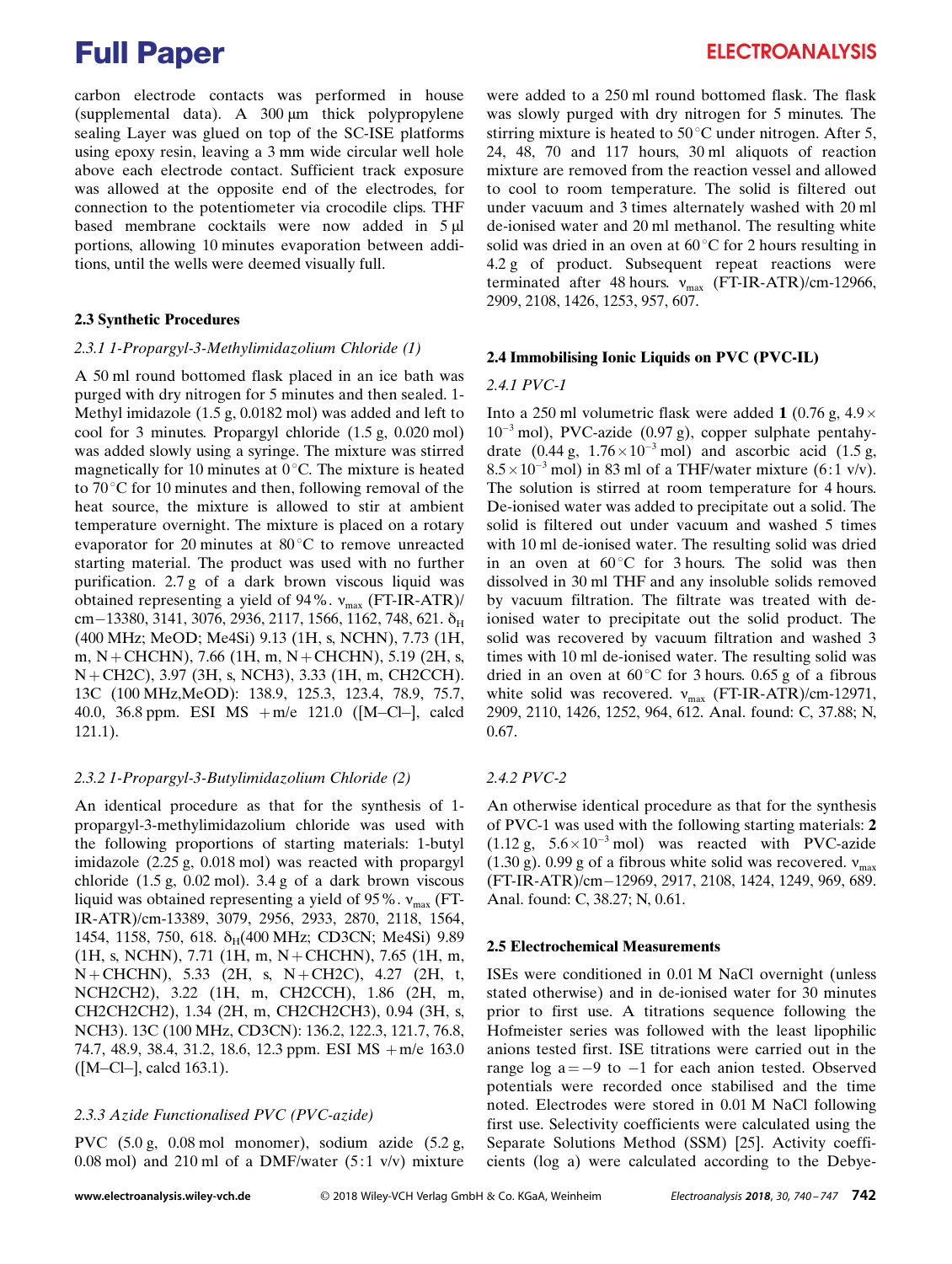Hückel approach and voltages were corrected for liquidjunction potentials with the Henderson equation.

#### 3 Results and Discussion

Our synthesis started with the combination of methyl- or butyl imidazole with alkylating agent propargyl chloride to yield room temperature ILs 1 and 2. The choice of an exchangeable chloride as counteranion was to fulfil the role of messenger to an electrode's underlying silver-silver chloride (Ag/AgCl) electronic conductor, a role traditionally facilitated by chloride based filling solutions [26]. Scheme 1 shows the reaction scheme.

The purity of  $>95\%$  was verified in all cases by 1H NMR spectrum (Supplemental data Figure S–S4). Although alkyne bearing imidazolium ionic liquids have been prepared before including PVC-1 [27] we believe we are the first to synthesise PVC-2. Furthermore, we are the first to graft such ILs onto a polymer backbone for the purpose of incorporation into an electrode. With alkyne containing PVC-1 and PVC-2 in place, we focussed on preparing the PVC-azide precursor material (Scheme 1) based on an existing method [28] The strategy was to substitute chlorine atoms along the PVC backbone with azide functionality. Figure 1 below shows the FT-IR spectra of the product at the indicated time points focussing on the region containing the characteristic strong azide stretch signal at around  $2100 \text{ cm}^{-1}$  and a strong C-H stretch between 2900–3000 cm<sup>-1</sup>, the latter attributable to the C-H bonds in the PVC backbone.



Fig. 1. FT-IR spectra of pure PVC and PVC-azide at the indicated reaction time points. The signal at  $2100 \text{ cm}^{-1}$  corresponds to the azide functional group.

The C-H stretch band remains quite constant for pure PVC and all reaction product time intervals as expected. Conversely, the azide signal at  $2100 \text{ cm}^{-1}$  increases up to 48 hours reaction time, suggesting that no more azide functionality is being added to the PVC backbone after this point.

Thermogravimetric analysis (TGA) of the PVC-azide reaction products supported the above observation of reaction progress (Supplemental data Figure S5). The TGA trace of PVC starting material shows the familiar loss of chlorine at about  $310^{\circ}$ C [29]. The TGA trace profile does not change further after 48 hours suggesting a reaction end, in agreement with the IR data.

Following reaction of PVC with sodium azide for at least 48 hours, 1 or 2 were separately reacted with PVCazide to produce hybrid materials PVC-1 and PVC-2 (Scheme 1). The reaction proceeded via copper(I) catalysed Huisgen 1,3-dipolar cycloaddition reaction (Cu-CAAC), a prime reaction in the click chemistry arsenal [30–32]. Here a terminal alkyne reacts with an azide to form a regioselective triazole linker between the two. Yields are often greater than 95%, minimal purification steps are required and the reaction can be conducted in many solvents including water.

A general solubility of no less than 50 mg/ml THF at room temperature was deemed acceptable for polymeric materials used in electrodes [33]. PVC-2 surpasses this level of solubility, with a solubility of about 80 mg/ml, whereas PVC-1 had an estimated solubility of only around 30 mg/ml THF. It is assumed that the azide-alkyne click reaction of the final stage proceeds quantitatively, with the initial degree of substitution of PVC chlorines being the limiting step [33]. This was confirmed by FT-IR after 4 hours of reaction. For both PVC-1 and PVC-2 we see the virtual disappearance of the azide peak at  $2100 \text{ cm}^{-1}$ with a concurrent appearance of a C=N bond stretch at  $1640 \text{ cm}^{-1}$  from the expected triazole formation, when compared to the PVC azide start material (Supplemental data Figure S6).

We performed a CHN analysis on PVC-1 and PVC-2 to estimate the degree of substitution onto PVC. The content of triazole-imidazolium fragments was estimated to be 1.9 mol% and 2.1 mol% respectively (calculation revolves around N content). In other words, about 1 in every 170 vinyl chloride units becomes substituted with triazole-imidazolium. A similar maximum order of magnitude substitution (6.1%) was observed by other investigators performing azidation of PVC [33]. These figures may appear subtle but dramatic changes in physical and chemical properties compared to relatively inert PVC were observed.

### 3.1 Sensing Characteristics of ISEs Based on PVC-IL Hybrid Material

### 3.1.1 Selectivity

In order to determine selectivity coefficients of our hybrid-based electrodes, they were conditioned overnight in 0.01 M of NaCl. Note that our membranes are ionophore-free and therefore it is expected that they behave as pure ion-exchange membrane. In other words,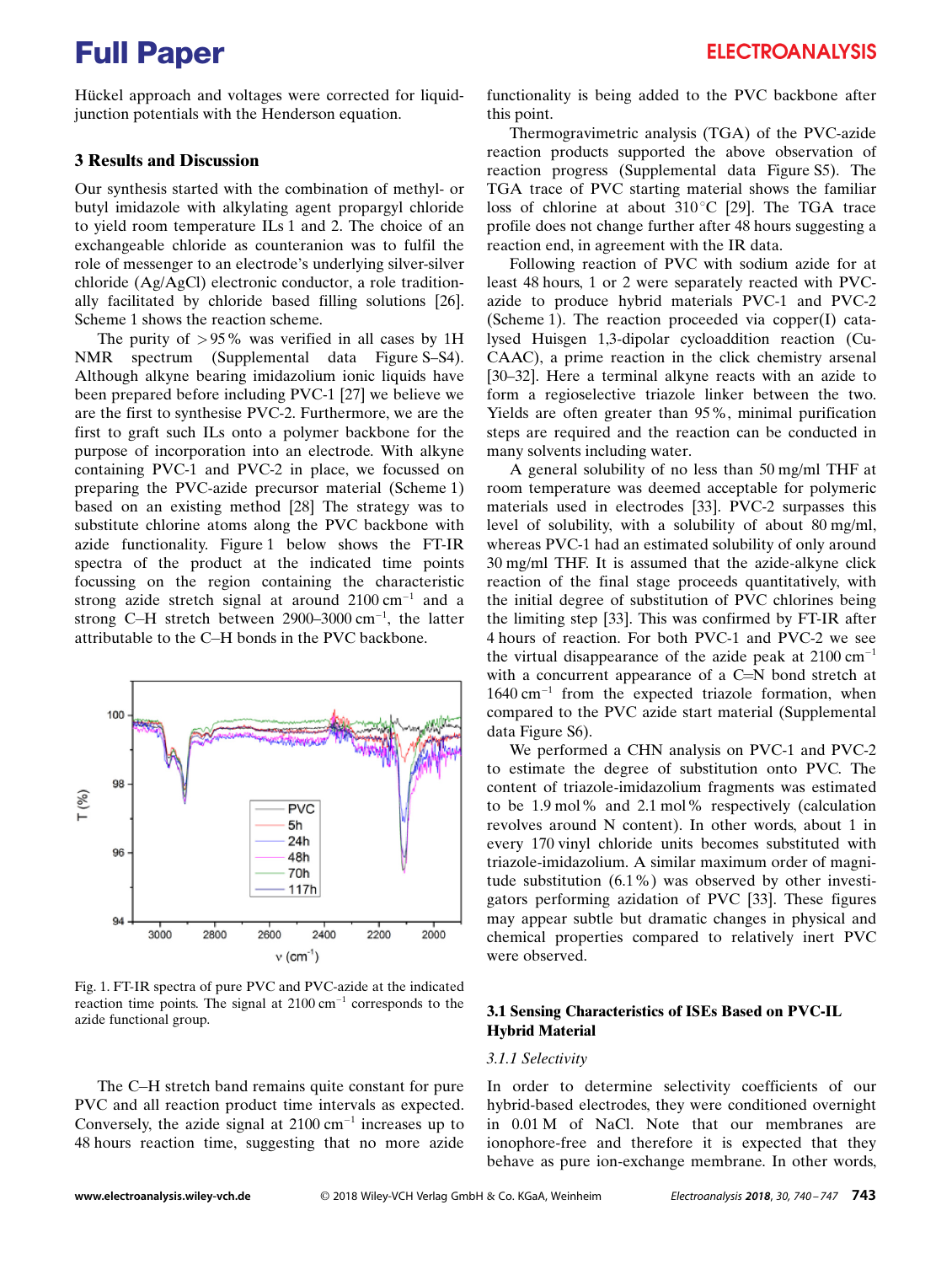responses according to Hofmeister series (SCN<sup>-</sup>>  $ClO_4^- > I^- > Br^- > NO_3^- > Cl^- > AcO^- > SO_4^{2-}$  [34] were expected. Observation of Nernstian response slopes for all ions is critical for obtaining unbiased selectivity coefficients [25]. Figure 2 shows the response of PVC-1 and PVC-2 to a series of anions in water. Both electrodes exhibited minimal pH sensitivity (as per Figure S7 in Supplemental Information, observed slopes are  $-7.5$  and -3.8 mV/decade for PVC-2 and PVC-1 respectively).



Fig. 2. The response of ISEs based on a) PVC-1 and b) PVC-2 to a series of anions in the background of deionized water. Only response to  $ClO<sub>4</sub>$  is outlined as electrodes were characterized as ClO<sub>4</sub><sup>-</sup>-selective (see text).

Detailed information on response slopes and linearity range is provided in Supplemental Information (Table S1). In general, close-to-Nernstian slopes were observed in almost all cases except for AcO- which allowed us to calculate unbiased selectivity coefficient as discussed by

### **ELECTROANALYSIS**

Bakker [25]. Observation of non-Nernstian response is not surprising considering ease of its transport through PVC-based membranes and induced drift [35]. It is interesting that response to perchlorate appears enhanced thus making electrodes slightly perchlorate-selective. Interestingly, PVC-2 exhibits larger response ranges of all ions. For example, limit of detection (LOD) to  $ClO<sub>4</sub><sup>-</sup>$  is  $\sim$  10<sup>-7</sup> M ( $\sim$  10 ppb) which is almost 3 orders of magnitude lower that for electrodes based on PVC-1. This is most likely because the polymer in PVC-2 is functionalized by more lipophilic butyl as opposed to less lipophilic methyl group as in PVC-1. The increased lipophilicity of the polymer enhances response range [36, 37]. Selectivity to  $ClO<sub>4</sub>$  is an important observation considering the importance of perchlorate in safety and security, and environment [38, 39] and even in extra-terrestrial research [40, 41]. Therefore, having robust electrodes with LOD of  $\sim$ 10 ppb that do not require any pre- or post-operational handling would be highly beneficial.

#### 3.1.2 Signal Robustness

Classical ISEs based on traditional metal chloride (e. g. Ag/AgCl or calomel  $Hg_2Cl_2$ ) exhibit necessity to have chloride (or halogen) present in inner filling solutions in order for the underlying metallic electrode and electron conductor to communicate with ion based filling solution and the membrane. We anticipated that the mobile/ exchangeable chloride counteranion in PVC-1 and PVC-2 would serve as appropriate messengers between the solid contact Ag/AgCl electrode surface and the inner face of the polymer membrane. We therefore proceed on this basis, entirely leaving out a separate intermediate layer.

In early work with the so called coated wire electrodes (Ag/AgCl electrode simply coated with selective membrane) potential instabilities were observed. They were attributed to the formation of oxygen half-cell at the inner electrode [42, 43], lack of well-defined redox couple [42], and formation of a thin water layer at the membrane/ electrode interface [5]. Fibbioli et al demonstrated that alternating exposure to primary and interfering ions results in observation of strong drifts in response of ISEs as a result of formation of the water layer [5]. We have designed a slightly modified experimental protocol in order to address factors that are out of experimental control (e.g. thickness, homogeneity, and composition of aqueous water layer as well as membrane thickness and diffusion coefficient). Figure 3 shows responses of PVC-1 and PVC-2 exposed to solutions containing Cl<sup>-</sup> and ClO<sub>4</sub><sup>-</sup> as interfering and primary ions respectively. Stable responses confirmed our expectations for well-defined redox couple at the [Imim][Cl] | AgCl/Ag phase boundary. Our hybrid material thus acts as salt bridge due to the inherent presence of Cl<sup>-</sup> in the membrane. An interesting and welcome consequence is the absence of water layer.

This is most likely due to increased hydrophobicity of immobilized PVC-IL hybrid which reduces the transfer of water through the membrane. The absence of oxygen half-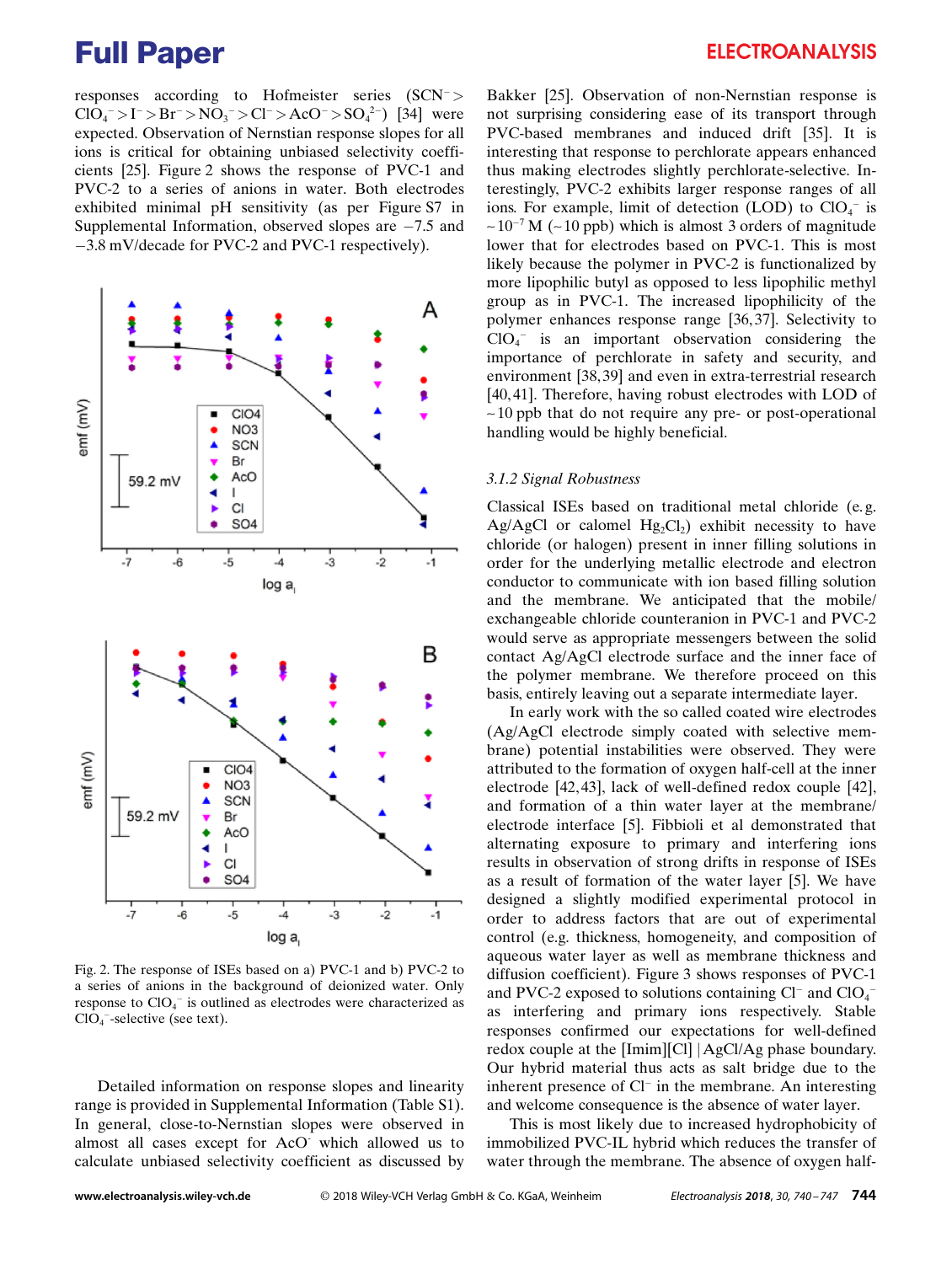

Fig. 3. The water layer test was performed by exposing unused electrodes PVC-1 and PVC-2 first to  $1 \times 10^{-3}$  M potassium salt of primary ion such as  $ClO_4^-$  up to 6 hours and then to  $Cl^-$  for about 20 hours. The step-wise potential response pattern indicates an absence of zero current ion fluxes.

cell is also confirmed (see Figure S8 in SI) thus demonstrating that ISEs based on our hybrid material exhibit excellent signal stability.

Encouraged by these results, we have decided to further test signal reproducibility. This was done by cycling between solutions of low and high  $ClO<sub>4</sub>$ <sup>-</sup> concentration, namely between Lod  $g = -6.5$  and log a  $=-4$ . This was done on both conditioned and non-conditioned electrodes. Figure 4 compares responses of conditioned and non-conditioned (used dry 'out of the box') PVC-2. It



Fig. 4. Reproducibility of PVC-2 for conditioned and non-conditioned ISEs. Where applicable, PVC-2-based electrodes were conditioned in  $1 \times 10^{-5}$  M perchlorate overnight. All electrodes were first exposed to deionized water, followed by the exposure to the solution at near the LOD  $10^{-6.5}$  M, followed by the exposure to the solution of  $10^{-4}$  M. The cycle is repeated for at least 5 times. Numerical values are provided in Table S2.

is noteworthy that there was no significant difference between responses of conditioned and non-conditioned PVC-1 at appropriately chosen response range (results not shown).

It is very exciting that conditioned electrodes show very reproducible responses, thus exhibiting excellent signal robustness. It was also very exciting to observe excellent robustness even with non-conditioned electrodes. Initial drifts most likely originate from the hydration of polymer but the signal stabilizes after conditioning for as little as one hour (data not shown). This indicates that no complex protocols are necessary for handling electrodes post-application as it is commonly required [13]. After calibrating our electrodes in the solution of  $ClO<sub>4</sub>$ <sup>-</sup> we have simply dried them and kept them in a dry and dark drawer. Prior to next use, electrodes were conditioned for an hour in the solution of  $10^{-4}$  M of ClO<sub>4</sub><sup>-</sup> and the next calibration was performed.

It is known that changing chemical composition within the ISE membrane is a major factor contributing to signal drift of ISEs. Therefore covalent attachment of the main membrane components is expected to reduce their leaching and the ensuing chemical changes in the membrane. A set of calibrated electrodes have been kept in their conditioning solutions and calibration versus a number of ions was then repeated after 100 days. Figure 5 compares these two responses for  $ClO<sub>4</sub><sup>-</sup>$  only, while the average response slopes, LODs and selectivity coefficients for all other ions are provided in Table S1. Results are obtained for at least 3 used electrodes. Figure 5 provides response of only one electrode for clarity purpose. No significant deviation of LOD, only minor deviations of slope and selectivity coefficients, and maximal  $E^0$  deviation of 5 mV were observed. Note that responses in Figure 5 were artificially shifted in order to provide better illustration of responses. This is a very important observa-



Fig. 5. Responses to  $ClO<sub>4</sub>$  of PVC-2 based electrodes freshly prepared (red circles; 1 day) and after storage in their conditioning solution for 100 days (black squares).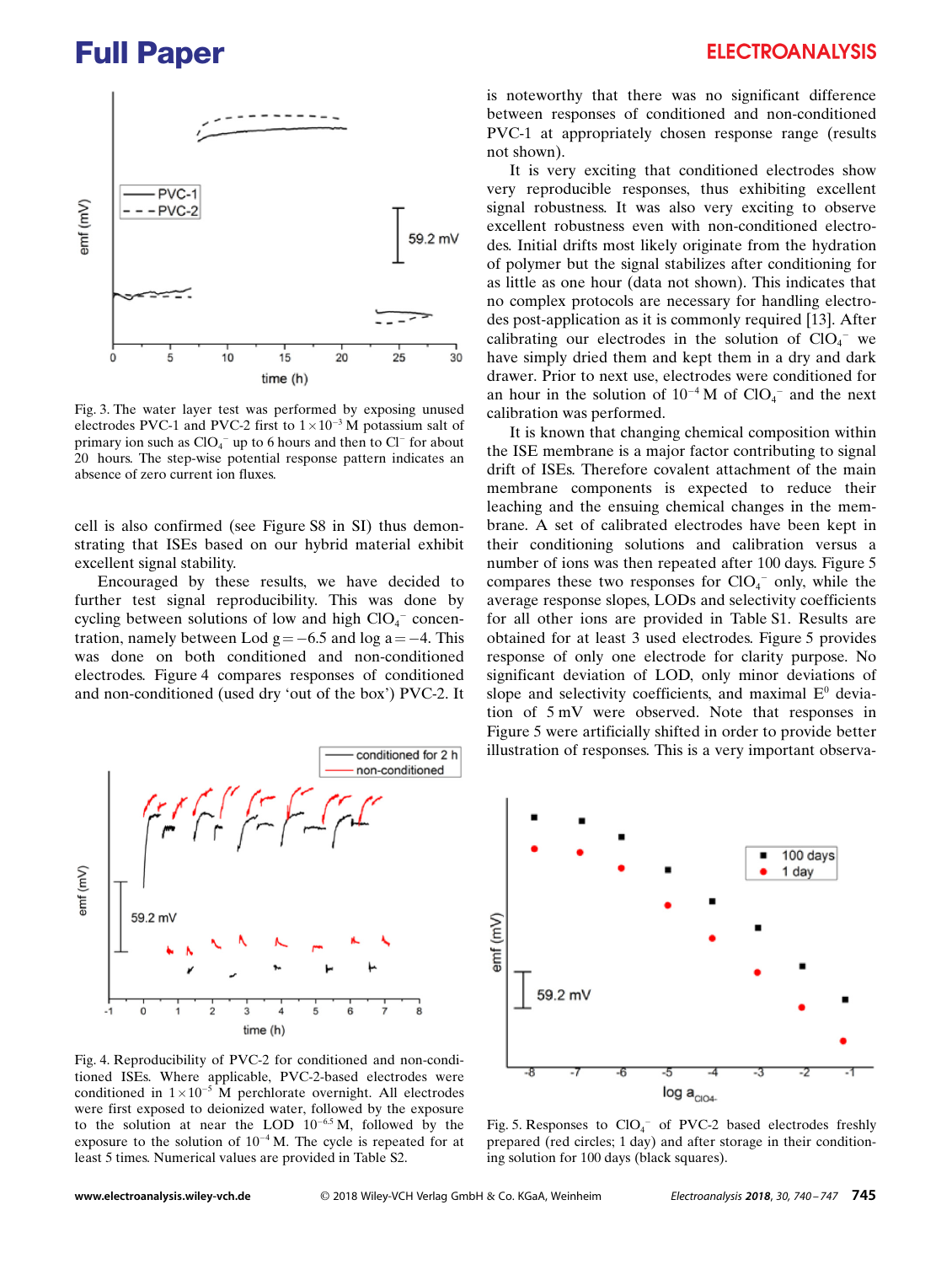tion as it indicates that no observable leaching of components takes places. This would allow development of electrodes with long-term signal stability which is important in for example studying global effects of natural and anthropogenic sources of perchlorate [38, 39] or in the search for water on planetary bodies [40].

#### 4 Conclusions

This work describes a new simple sensor layer that shows excellent signal robustness. Chloride as the anion part of a polymerized Immidazolium moiety serves as a salt bridge to establish a stable redox couple at the polymer membrane jsolid Ag/AgCl electrode interface. The membrane is not doped with ionophore or ion exchanger and thus exhibited Hofmeister selectivity pattern albeit with slightly increased selectivity for  $ClO<sub>4</sub>$ . The electrodes demonstrate very good signal robustness and were used over 100 days with minimal handling prior to application and no handling post application.

Excellent reproducibility and the need for only short pre-application handling time (approximately one hour) and completely absent need for post-application handling is highly encouraging for *in situ* real-life applications. This indicates that once the electrodes based on our hybrid material are prepared the electrode-technician contact time is greatly reduced in comparison to traditional ISEs. This is important when considering total price of analysis. The time required for training of technicians and time needed for handling of electrodes greatly features in cost analysis. In order to offer increased frequency of measurement while reducing per-sample and per-measurement cost, robust sensors that require no pre- and/or postapplication handling can be very advantageous.

#### Acknowledgements

We wish to thank the European Erasmus + funding mechanism for enabling students to work in our laboratories at the School of Chemical and Pharmaceutical Sciences in DIT, Dublin, Ireland and at Keele University in the UK. AR gratefully acknowledge support by Royal Society (RG120118).

#### References

- [1] R. Murray, Anal. Chem. 2010, 82, 1569-1569.
- [2] J. Bobacka, A. Ivaska, A. Lewenstam, Chem. Rev. 2008, 108, 329–351.
- [3] A. Radu, T. Radu, C. Mcgraw, P. Dillingham, S. Anastasova-Ivanova, D. Diamond, J. Serb. Chem. Soc. 2013, 78, 1729– 1761.
- [4] M. Fibbioli, K. Bandyopadhyay, S.-G. Liu, L. Echegoyen, O. Enger, F. Diederich, P. Bühlmann, E. Pretsch, Chem. Commun. 2000, 0, 339–340.
- [5] M. Fibbioli, W. E. Morf, M. Badertscher, N. F. de Rooij, E. Pretsch, Electroanalysis 2000, 12, 1286–1292.
- [6] H. Xu, Y. Pan, Y. Wang, G. Li, Y. Chen, Y. Ye, Meas. Sci. Technol. 2012, 23, 125101.
- [7] G. A. Crespo, S. Macho, F. X. Rius, Anal. Chem. 2008, 80, 1316–1322.
- [8] Y. Qin, S. Peper, A. Radu, A. Ceresa, E. Bakker, Anal. Chem. 2003, 75, 3038–3045.
- [9] M. Püntener, M. Fibbioli, E. Bakker, E. Pretsch, Electroanalysis 2002, 14, 1329–1338.
- [10] L. Y. Heng, K. Toth, E. A. H. Hall, *Talanta* 2004, 63, 73-87.
- [11] Y. Qin, S. Peper, E. Bakker, Electroanalysis 2002, 14, 1375– 1381.
- [12] L. Y. Heng, E. A. H. Hall, Anal. Chem. 2000, 72, 42-51.
- [13] E. Lindner, Y. Umezawa, Pure Appl. Chem. 2008, 80, 85– 104.
- [14] E. Bakker, V. Bhakthavatsalam, K. L. Gemene, Talanta 2008, 75, 629–635.
- [15] M. Rich, L. Mendecki, S. T. Mensah, E. Blanco-Martinez, S. Armas, P. Calvo-Marzal, A. Radu, K. Y. Chumbimuni-Torres, Anal. Chem. 2016, 88, 8404–8408.
- [16] L. Mendecki, X. Chen, N. Callan, D. F. Thompson, B. Schazmann, S. Granados-Focil, A. Radu, Anal. Chem. 2016, 88, 4311–4317.
- [17] D. Wei, A. Ivaska, Anal. Chim. Acta 2008, 607, 126–135.
- [18] D. R. MacFarlane, J. M. Pringle, K. M. Johansson, S. A. Forsyth, M. Forsyth, Chem. Commun. 2006, 1905–1917.
- [19] D. S. Silvester, Analyst 2011, 136, 4871–4882.
- [20] S. Ahrens, A. Peritz, T. Strassner, Angew. Chem. Int. Ed. Engl. 2009, 48, 7908–7910.
- [21] L. Mendecki, N. Callan, M. Ahern, B. Schazmann, A. Radu, Sensors **2016**, 16, 1106.
- [22] G. A. Snook, A. S. Best, A. G. Pandolfo, A. F. Hollenkamp, Electrochem. Commun. 2006, 8, 1405–1411.
- [23] T. Kakiuchi, T. Yoshimatsu, N. Nishi, Anal. Chem. 2007, 79, 7187–7191.
- [24] J. Bobacka, Electroanalysis 2006, 18, 7–18.
- [25] E. Bakker, Anal. Chem. 1997, 69, 1061-1069.
- [26] E. Bakker, P. Bühlmann, E. Pretsch, Chem. Rev. 1997, 97, 3083–3132.
- [27] M. Šorm, M. Procházka, J. Kálal, Collect. Czech. Chem. Commun. 1985, 50, 845–853.
- [28] M. Pawlak, E. Grygolowicz-Pawlak, E. Bakker, Anal. Chem. 2010, 82, 6887–6894.
- [29] M. N. R. Nair, M. R. G. Nair, J. Therm. Anal. Calorim. 2011, 103, 863–872.
- [30] J.-F. Lutz, Angew. Chem. Int. Ed. 2007, 46, 1018–1025.
- [31] V. V. Rostovtsev, L. G. Green, V. V. Fokin, K. B. Sharpless, Angew. Chem. Int. Ed. 2002, 41, 2596–2599.
- [32] M. A. Gauthier, M. I. Gibson, H.-A. Klok, Angew. Chem. Int. Ed. 2009, 48, 48–58.
- [33] E. Grygolowicz-Pawlak, K. Plachecka, Z. Brzozka, E. Malinowska, Sens. Actuators B 2007, 123, 480–487.
- [34] F. Hofmeister, Arch. Für Exp. Pathol. Pharmakol. 1888, 24, 247–260.
- [35] S. Jadhav, Electrochem. Solid-State Lett. 1999, 1, 194.
- [36] C.-Z. Lai, S. S. Koseoglu, E. C. Lugert, P. G. Boswell, J. Rábai, T. P. Lodge, P. Bühlmann, J. Am. Chem. Soc. 2009, 131, 1598–1606.
- [37] E. Bakker, M. Lerchi, T. Rosatzin, B. Rusterholz, W. Simon, Anal. Chim. Acta 1993, 278, 211–225.
- [38] S. P. Kounaves, S. T. Stroble, R. M. Anderson, Q. Moore, D. C. Catling, S. Douglas, C. P. McKay, D. W. Ming, P. H. Smith, L. K. Tamppari, A. P. Zent, Environ. Sci. Technol. 2010, 44, 2360–2364.
- [39] E. T. Urbansky, M. R. Schock, *J. Environ. Manage.* **1999**, 56, 79–95.
- [40] M. H. Hecht, S. P. Kounaves, R. C. Quinn, S. J. West, S. M. M. Young, D. W. Ming, D. C. Catling, B. C. Clark,